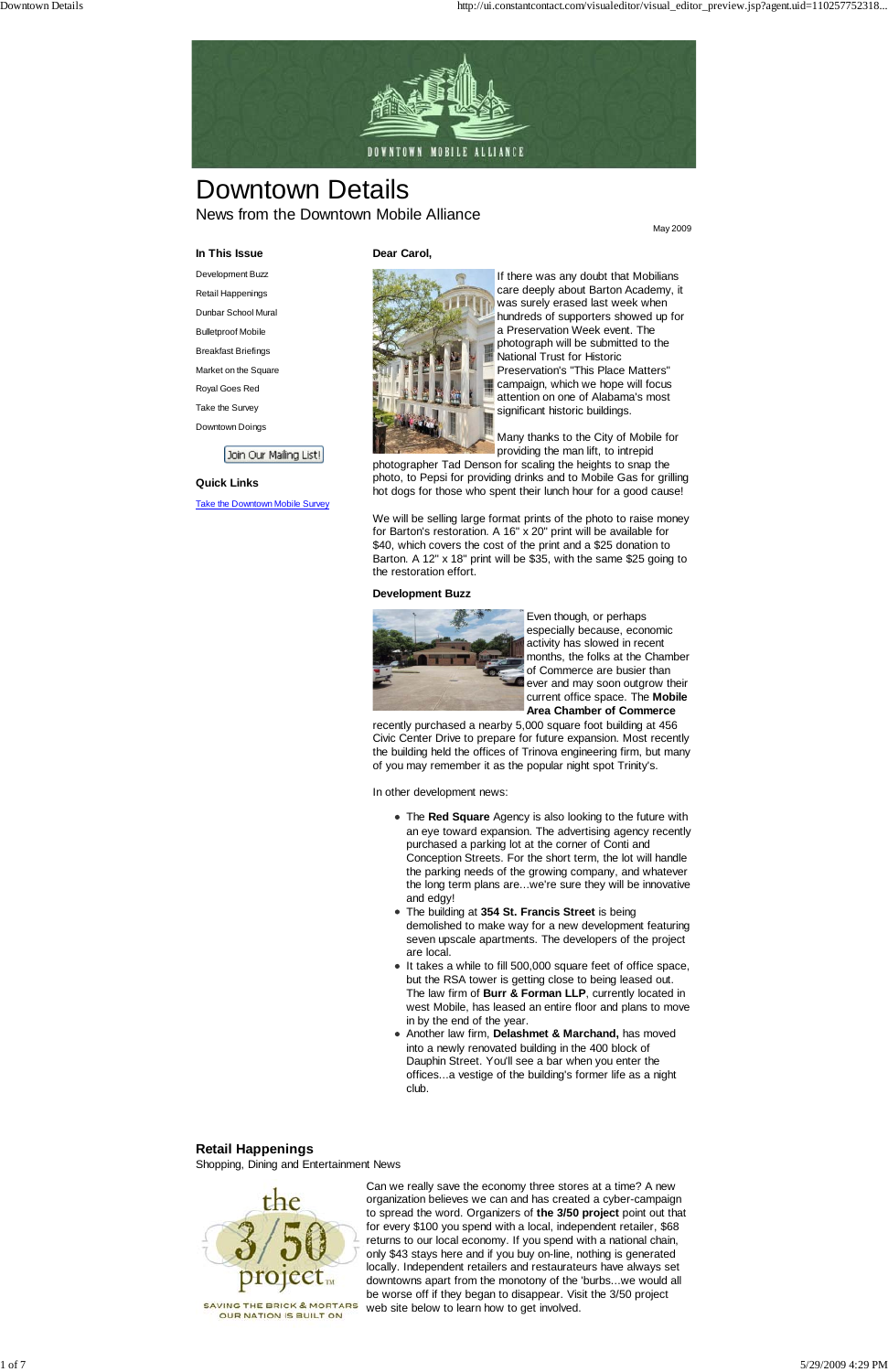#### the 3/50 project

In other retail news:

- **HopJack's**, the popular Pensacola tap room and pizza kitchen, is nearly finished with renovations to the old Picklefish building and plans to open in the next two weeks. More good news for fans of stronger brews...the Alabama legislature has passed the "Free the Hops" bill that allows beer and wine with higher alcohol content to be sold in the state. The bill now awaits the governor's signature.
- **Be sure to check out Serda's Coffee Company** on Monday evenings as they expand from gourmet coffees and gelato to fine wines. Serda's has teamed up with one of the most knowledgeable wine enthusiast in Mobile, Mike Gibson from Red or White, to bring you Monday night wine tastings each Monday at 6pm.

#### **Some upcoming live entertainment:**

- Soul Kitchen:
	- Bloodkin Friday, May 22
	- Past Pluto with Mob Towne Revival Saturday, May 23
	- The Uglistick with Criminal Envy Friday, May 29
	- Behind the Sun- Tribute to the Red Hot Chili Peppers Saturday, May 30
	- o Cross Canadian Ragweed Thursday, June 4
	- Orge McConnell and the Nonchalants Friday, June 5
	- The Molly Ringwalds Saturday, June 6
	- o Better Than Ezra Tuesday, June 9
	- Appetite for Destruction Friday, Jun 12
	- The Grey Saturday, June 13
	- Galactic with Fuzebox Funk Friday, June 19
	- The 17th Floor Saturday, June 20
	- $\circ$  Seven Mary Three Friday, June 26
- The Blind Mule:
	- Shotgun Lover and Abram & Sarah Friday, May 22
	- Jason and the Punknecks, The Science and RedMouth Saturday, May 23
	- The Catatonic 5- Improv Video Gam Event Sunday, May 24
	- o Mob Towne Revival and Phunk Blue Moon Friday, May 29
	- Dust Congress, Broken Letters and Gheistheistler Saturday, May 30
	- The Sunshine Factory Friday, June 5
	- Hotel, Hotel, Eraser Eyes and Salesman Saturday, June 6
	- Bobe Street Band Friday, June 12
	- The Hot Seats Saturday, June 13
	- Furrows Friday, June 19
	- Southpaw Bandits, Big Shots and Shifting Midnight Saturday, June 20
	- Chance Fisher Friday, June 26
	- A Bridge to Burn, Mandown and Born Empty Saturday, June 27
- Alabama Music Box:
	- TKO Round 3! hosted by: DJ CHARLES III -May 22
	- No Fun, The Humms, Sons of Roswell, Fit For Rivals Saturday, May 23
	- o Benny Divine, Marriage, DJ Hot Lobster Tuesday, May 26
	- $\circ$  muskrat hannah, your coat my hat, too far from amsterdam Thursday, May 28
	- Class War, Attic Ted, Hlbachi Stranglers, Modern Convenience Friday, May 29
	- The Virgins, Lissy Trulli Saturday, May 30
	- $\circ$  \*FREE SHOW\* w/ American Aquarium Tuesday, June 2
	- Felix Wednesday, June 3
	- $\circ$  Sky Tells All, Scream Out Loud, A Tragic Victory, Not Like The Movies, Happy Times -Friday, June 5
	- Chicken Little, Renee Arozquetta, Spider+Octopus Saturday, June 6
	- Digital Leather, Pink Reasons, Satans Youth Ministers Monday, June 8
	- o Mob Towne Revival, Doco, Fayuca Tuesday, June 9
	- o Deleted Scenes The Old Guard, On My Honor Wednesday, June 10
	- 1 YEAR OLD!!! BIRTHDAY PARTY!! w/ Wild Moccasins, Phunk Blue Moon & many many more - Saturday, June 13
	- Dark Knights of Camelot, The Gills Sunday, June 14
	- o IAm The Ocean, Loom, Faretheewell, DJ Hot Lobster Monday, June 16
	- Double Dagger Sunday, June 21
	- $\circ$  Dirty South Tour w/ Cassovita, The Shotgun, Son of a Gun, Apathy Ensues Tuesday, June 23
- Serda's Coffee Company all shows 8 11 p.m.

- o May 22, Kissing Whiskey
- o May 23, Dave Paton
- o May 29, New Man Crossing & Black December
- May 30, Joel Jordan

#### **Dunbar Murals Transform Mundane Hallways**

Sometimes downtown redevelopment happens in broad strokes...take for instance the renovation of the Battle House Hotel...but sometimes it happens with the smallest of brushes. Noted Mobile artist Walter Simon (on the right) has been working with students at Dunbar Middle School to transform mind-numbing concrete block walls into a visually stimulating environment.

7th grader Kaleb Allen (on the left) has been working on this large scale painting in an exterior hallway that depicts classmates as jazz musicians. "It's been a great project," Kaleb says. "And I found something that I really love." Oh, that we could all be so lucky!

#### **Bulletproof Mobile**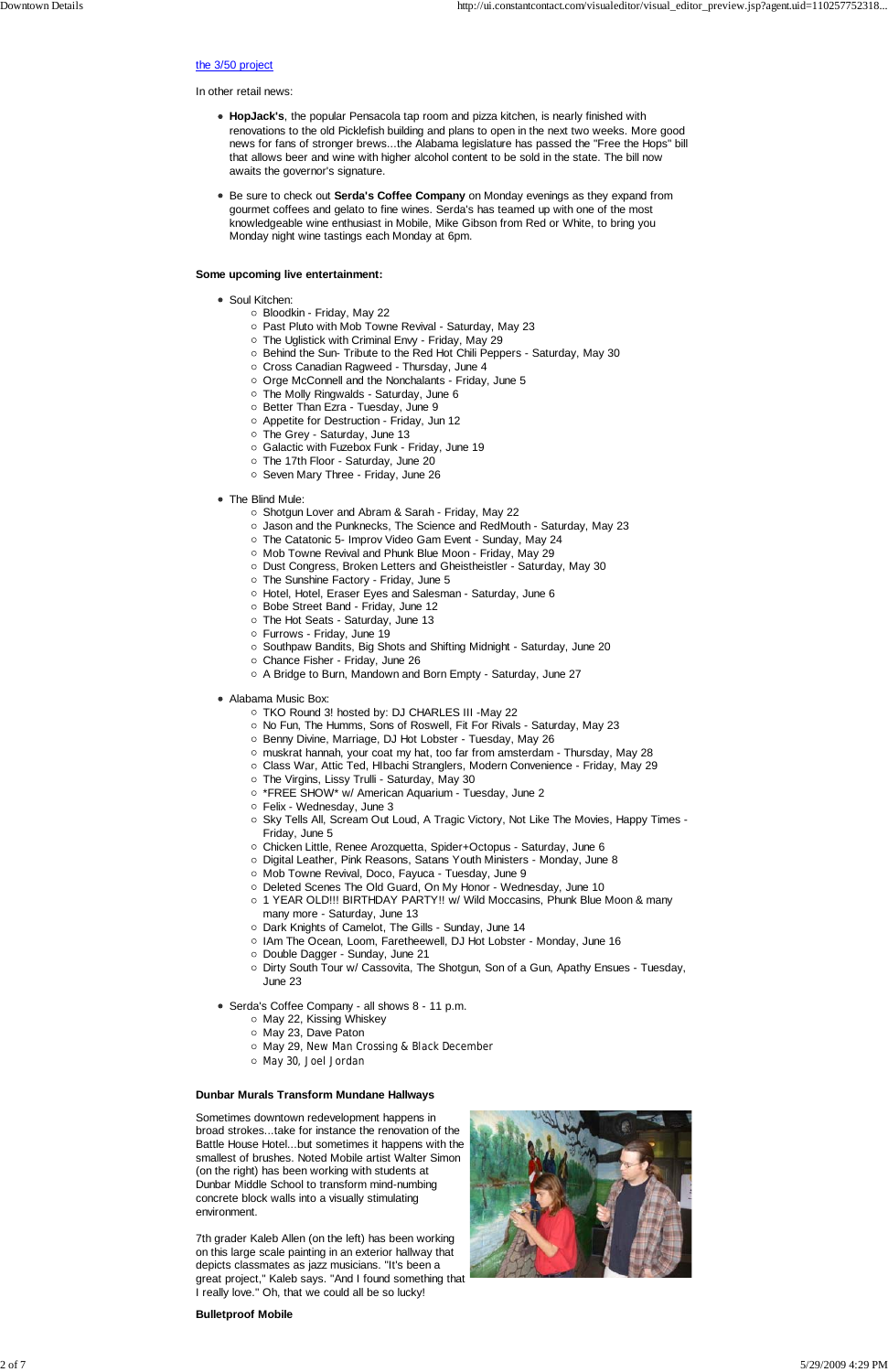

Mayor Sam Jones, in conjunction with the Mobile Police Department, has launched a new initiative to end illicit gun possession and use, primarily among youths. The program, titled **Bulletproof Mobile**, is designed to encourage citizens to report illicit guns and their use. Citizens who have information regarding the illegal firing of a weapon within the Mobile Police jurisdiction or the location of an illicit gun are urged to anonymously report the information to Mobile Area CrimeStoppers at 208-7000.

Details, which result in an arrest or the acquisition of an illicit firearm, will result in a \$100 reward. According to Mayor Jones, the goal of Bulletproof Mobile is simple. "What we're trying to do is save lives," he says. For more information regarding

Bulletproof Mobile, contact the Mobile Police Department's Crime Prevention Unit at 208-1924.

#### **Upcoming Breakfast Briefings Explore Diverse Topics of Interest**

#### **Breakfast Briefings - May 28th and June 9th**

If you want to be "in the know" about what's happening in our community, you won't want to miss two upcoming Breakfast Briefings. The first, on **May 28th**, features an inside look into the new ship now dubbed "a pirate's worst nightmare," the USS Independence. The littoral combat ship is being built right here in Mobile at the Austal Shipyard. Hear from her commanding officer who will explain Mobile's vital role in the Navy's combat missions.



The second Breakfast Briefing, on **June 9th**, is being offered in response to our on-going survey, which indicated

that many of you want to learn more about "green" living. Former mayor Mike Dow, whose latest endeavor involves making homes and commercial buildings more energy efficient through technology, will explain how new systems are helping commercial and residential properties better manage energy usage and costs.

Both briefings begin at 8:00 a.m. at the Downtown Mobile Alliance office at 261 Dauphin Street. Since a light breakfast will be served, reservations are suggested. Contact Jo Ann Olivera at jolivera@downtownmobile.org or 251-434-8498.

#### **The Market on the Square is Growing!**



Due to the increased number of vendors participating at the Market on the Square each week, the Market is expanding to utilize both the north and south sides of Cathedral Square. From fruits and vegetable growers to bakers and craftspeople, space needs have increased to include these local vendors. Newer additions this year include locally raised beef vendor Irvington Cattle Company; Bush's Blueberry Farm; and The Exploreum and Bellingrath Gardens tents.

The last Saturday of each month also warrants more space as the Mobile Arts Council co-sponsors the first Art Market on the Square. Artisans and craftspeople are encouraged to pick up guidelines and applications from the Arts Council offices on Cathedral Square or online at www.mobilearts.org. The Art Market will local craftspeople a venue to sell their work as a value added piece to the market once a month.

Space is limited.

With the arrival of USDA and Farmers' Market Authority vouchers for low-income senior citizens on May 23rd, we must make the flow of the market smoother for the shoppers, as well.

For more information, please visit Neighborhood & Community Services or call 208-7540.

#### **Royal Goes Red for Women**



Heart disease and stroke are the greatest health threats faced by women, but only 21 percent of American women realize it. That's not good enough for some of the businesses on Royal Street, who are trying to increase awareness with a campaign that decks out buildings in red banners. Led by Lyons, Pipes & Cook and Hargrove and Associates, business are invited to show their support for the American Heart Association's Go Red for Women Luncheon on Tuesday, June 2nd at the Battle House Hotel.

If you'd like more information about the luncheon, call Jennifer McMullen at the American Heart Association at 251-461-4004. If you'd like to purchase some banners and join the "Royal Goes Red for Women" effort, contact David Constantine at david@lpclaw.com.

## **Last Chance to Tell Us What You Think**

The Downtown Mobile Alliance has been conducting an on-line survey this month and has already received some very interesting results. If you have not already done so, and would like to help shape the planning process for Downtown Mobile, please take a few minutes to take the survey. The anonymous survey will close at the end of the month and truly provides us with extremely valuable information. Though it might be nice be be able to read your minds, as it is, you'll have to tell us what you're thinking if you want us to know.

**Take the Downtown Mobile Survey** 

#### **Downtown Doings** Some events around Downtown Mobile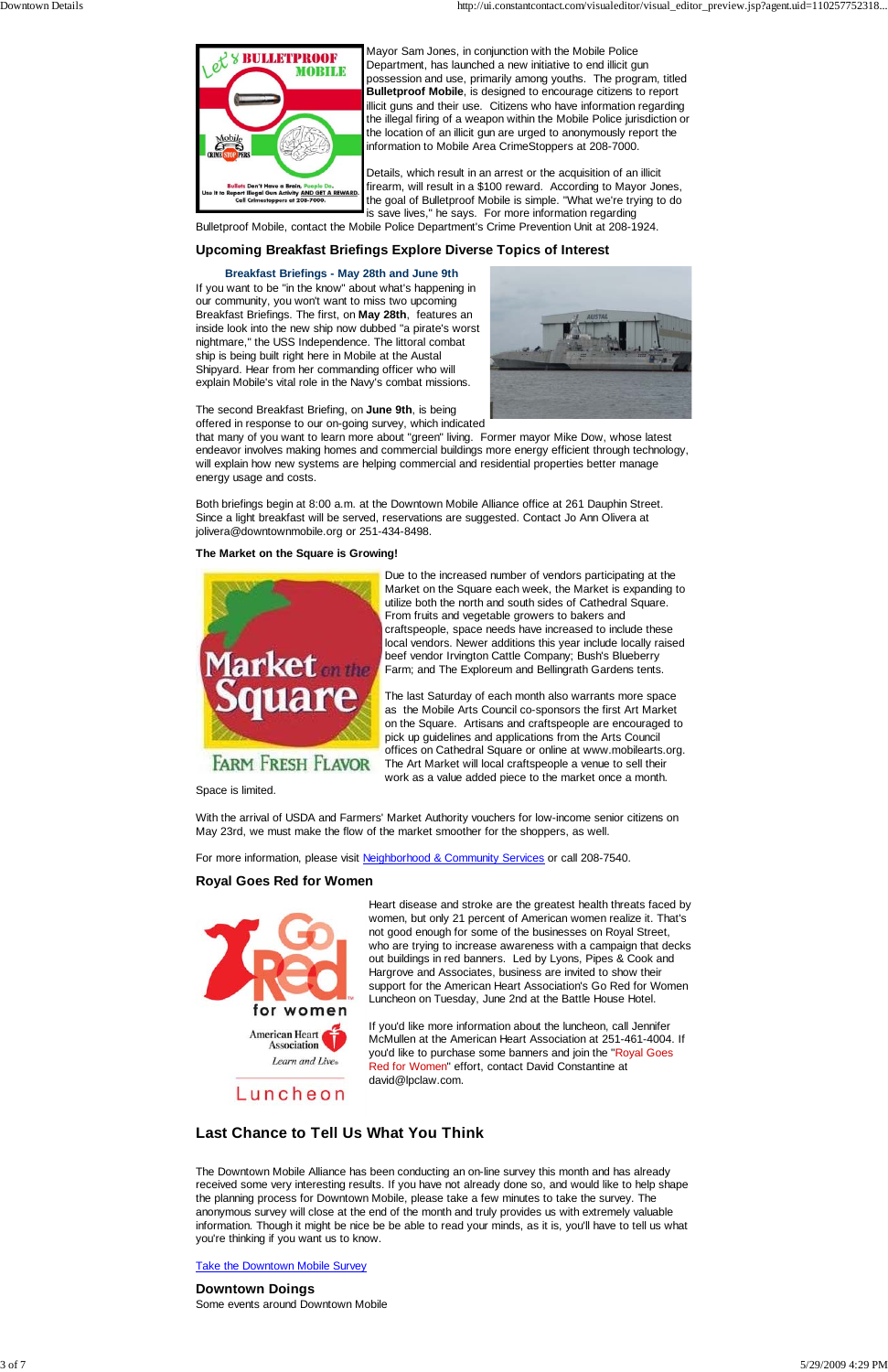

*Grand Canyon Adventure: River at Risk - IMAX Film* **Gulf Coast Exploreum: Now through June 7**

This stunning IMAX film takes audiences on an exhilarating river-rafting adventure down the Colorado River, lead by a

team of explorers who are committed to bringing awareness to global water issues. Floating down the river, audiences will learn about the challenges and opportunities that exist for conserving and restoring the Colorado River watershed.

Gulf Coast Exploreum

*Pirates!* **Museum of Mobile** Now through July 4, 2009

This exhibition provides an historic account of some of the more famous Pirates of Florida's East Coast. Found on display are artifacts, including coins, bullion, ingots and tools recovered from shipwrecks off of the East Coast of Florida. Grab your cutlass, don an eye-patch, hoist the Jolly Roger, and climb aboard as we set sail for a glimpse of the characters that charged local waters with their intrigue and



exploits. No passports are necessary, only a desire for adventure. Admission is \$5 for adults, \$3 for students and free for kids under 6.

#### Museum of Mobile



Space 301





#### *Brown Bag in Bienville*  **Bienville Square**

Free music event held each spring and fall in Historic Bienville Square in Downtown Mobile. Jazz, Blues, and Pop highlight this event that is celebrating its 22nd year. Bring your lunch and feast among the Oaks from 11:30 a.m. until 1:30 p.m. Sponsored by the City of Mobile, Radio Avalon, and Catt's Sunday Jazz Brunch. For more information, contact

the City of Mobile's Neighborhood and Community Services Department at 251-470-7730. May 20: Roman Street May 27: Shad & the Gang

Neighborhood & Community Services

*CSG: First Year in New Location* **Cathedral Square Gallery**

Now through May 31st.

Works by more than 60 local artists, featuring new artists: Carol Edmondson, Frances Habeck, Terri Keller, David Ketchum, Jean-Marie Lee and Lynn Luna; free wifi; coffee and biscotti. Tuesday through Saturday 11:00 am - 5:00 pm and Sunday 11:00 am - 3:00 pm.



*Tour: Downtown Churches* **Government Street Presbyterian Church**

May 23 10:00 to noon

Led by Cart Blackwell (architectural historian, Mobile Historic Development Commission), exploring the relationship between architectural style and religious practice. A National Historic Preservation Month Event. Sponsor: Mobile Historic Development Commission. 10 AM - noon. Meet in the parking lot of Government Street Presbyterian Church (300 Government St) Participants will drive to the other four sites: Big Zion AME Zion Church, the First Baptist Church, Government Methodist Church, and All

Saints Episcopal Church. Free.

**Historic Development Commission**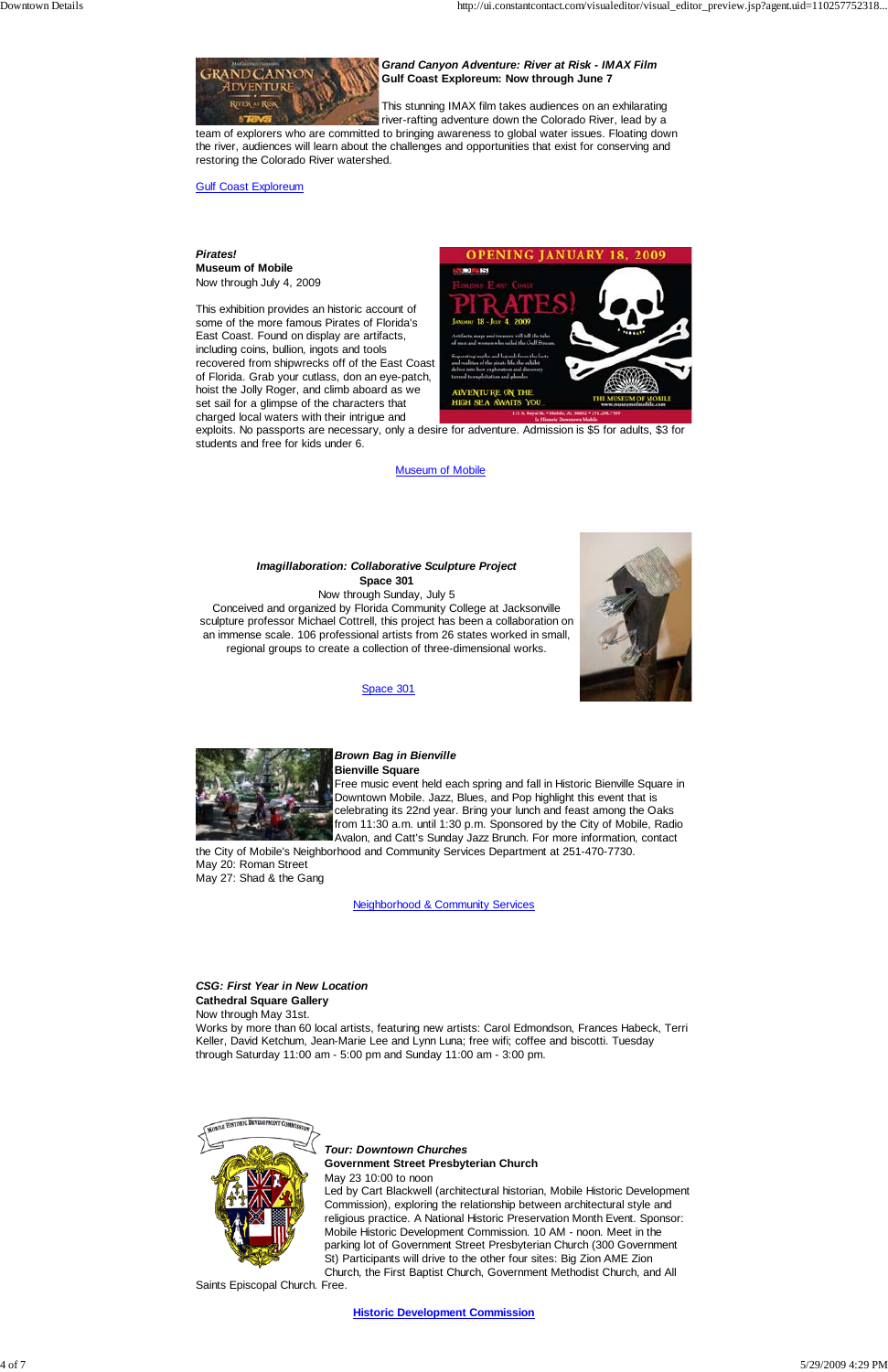### *Sugar* **The Crescent Theater**

May 22 through May 28 Sugar follows the story of Miguel Santos, a.k.a. Sugar, a Dominican pitcher from San Pedro De Marcoris, struggling to make it to the big leagues and pull himself and his family out of poverty. Playing professionally at a baseball academy in the Dominican Republic, Miguel finally gets his break at age 19 when he advances to the United States' minor league system; but when his play on the mound falters, he begins to question the single-mindedness of his life's ambitions. Showtimes are at 6:00 pm and 8:30 pm.

**The Crescent Theater** 





#### *Memoirs of Music, Concert Photography and Onomatopoeia* **Mobile Arts Council** Now through May 29

Three exhibitions: Paintings by Tut Riddick; photographs by Keith Necaise; visual interpretations of music, electronic illustrations created by students of Janden Richards at Spring Hill College. Mon - Fri, 9 AM - 5 PM; Sat 7:30 - 11 AM. Free.

Mobile Arts Council

#### *Discussion: What about Photography?* **Cathedral Square Gallery**

May 22 at noon

A general discussion of photography, hosted by Michael Mastro, who says "we can talk about anything: photographic styles and techniques, equipment, digital manipulation, etc., and we can critique prints." Bring your lunch. Second & fourth Fri, noon.

Michael Mastro

### *Market on the Square* **Cathedral Square**

May 23 from 7:30 am to 11:00 am Locally grown produce, seafood, beef, honeys, breads, pastas, cheeses, plants, handcrafted goods for kitchen and home; live music; games and other activities. City of Mobile's Neighborhood & Community Services. Each Saturday, now through July 25.

Neighborhood & Community Services



#### *Free Improv Night @ the Blind Mule* **The Blind Mule**

Sunday, May 24 at 6:00 pm Create new music with friends and strangers using compositional tools such as conducting, note cards, games, etc. Not your typical free jam. Non-musicians are encouraged to play, as well. Please, no cover songs. Each Sunday at 6:00 pm.

The Blind Mule

#### *Murder in Jest at Comealot Castle*

#### **Mobile Carnival Museum**

Saturday, May 30 at 7:00 pm

Presented by Mobile Mystery Dinner. There will be a tour of the museum, unlimited wine bar, dinner provided by the Pillar's Restaurant and a two hour mystery/comedy. \$55 per person, reservations are required.

Mobile Mystery Dinners

## *2009 Summer Library Program: Be Creative @ Your Library*

### **Mobile Public Library, Ben May Main Library**

#### Saturday, May 30 from 10:00 am to noon

Imagine, Create, Participate- Children ages 6-14 may enter paintings, drawings, or sculptures. Limit one entry piece per child. Artwork will be judges and prizes will be given in two age groups (6-10 and 11-14). Artwork may be submitted from May 30 to June 30. Artwork will be judged on July 1 and all entries will be displayed May 30 through July 9 at the library.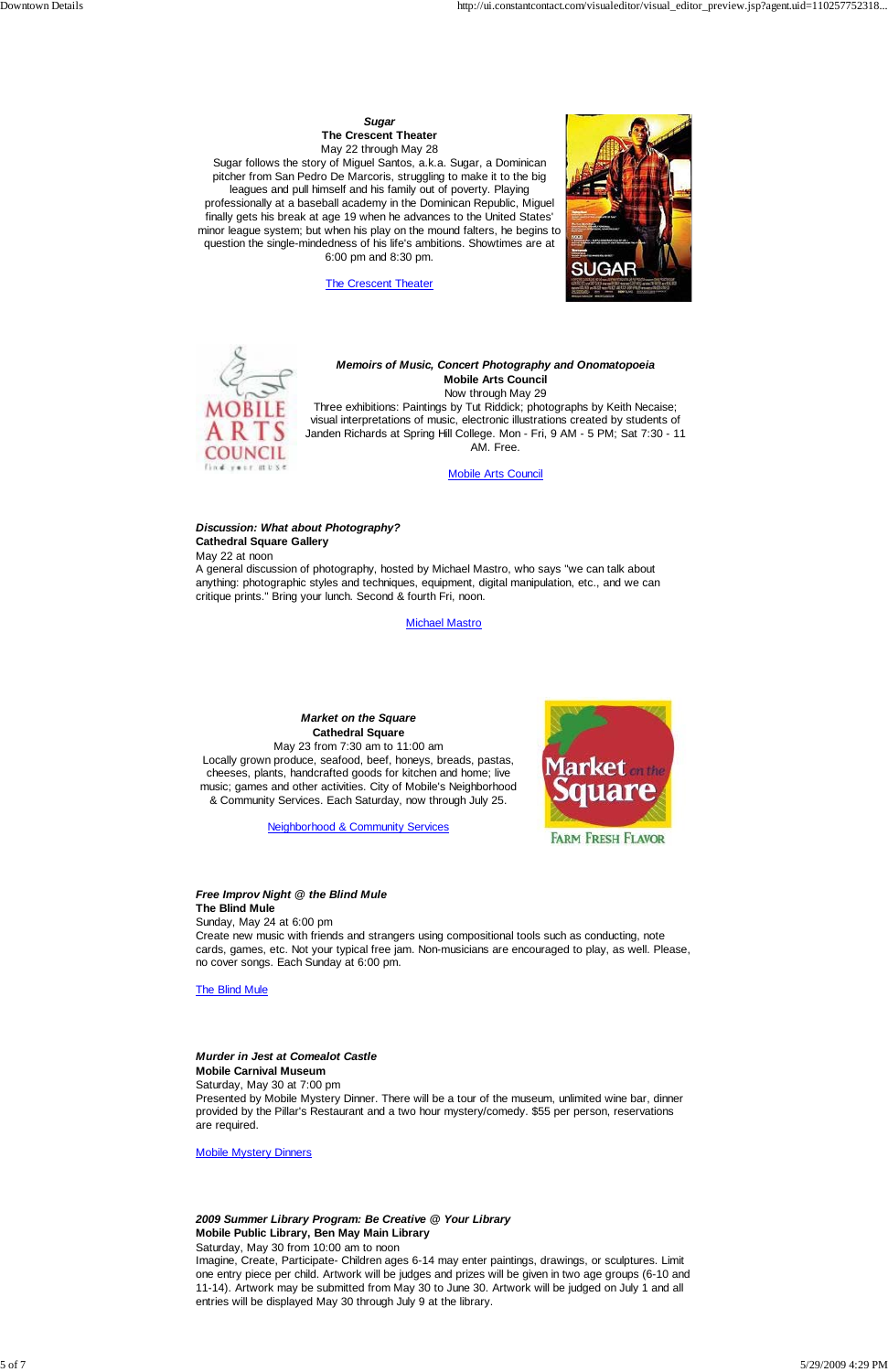Mobile Public Library

#### *Wonderful Wednesdays at Bellingrath*  **Bellingrath Gardens**

The perfect place to bring a friend and spend time among 65 acres of blooms! Each Wednesday guests will learn about gardening and the Bellingrath's Collections. There will also be a special kid's kruise. Programs begin at 10:30 a.m. unless otherwise listed and reservations are requested.

Admission to Wonderful Wednesday is free for members. Gardens Admission (\$11.00 for adults & \$6.00 for children 5-12) is charged for non-members attending programs. There are additional charges to tour the Home and/or to take the River Cruise.

June 3 - A Summer Garden Walk June 10 - Hydrangea Day June 17 - Ikebana 101 June 24 - From Pressed to Cut; a Look at 19th Century Glass in the Bellingrath Collection.

More "Wonderful Wednesdays" Info





*Girls Night Out: The Musical* **The Saenger Theatre** Wednesday, June 3 at 7:30 pm Ladies, grab your sisters, girlfriends and co-workers and prepare to laugh, cry and dance in the aisles! The Saenger Theatre presents the U.S. premiere of the U.K. smash hit, "Girls Night Out: The Musical". Follow 5 friends on a wild and outrageous night out as they examine their past a celebrate their present. Tickets are on sale now.

*Bravery and Beauty Mint Julep Party* **Oakleigh House**, 300 Oakleigh Place Thursday, June 4, 5 - 8 p.m.

A celebration in honor of the June 1877 visit to Oakleigh by **James A. Garfield** (later a president of the U.S.) when **CSA Gen. T.K. Irwin** served him his first mint julep. Garfield's diary entry of that occasion states: *"The bravery and beauty of Mobile were there."* **HMPS members, \$15; general admission, \$25 per person and \$45 per couple. No one under age 21 admitted.** All guests receive complimentary mint juleps and non-alcoholic juleps. (Cash bar for non-julep specialty beverages.) Silent auction and live music.

> *Fantasia* **The Saenger Theatre** Friday, June 5 at 8:30 pm

Fantasia made an immediate impression on American Idol with her stylized gospel- influenced sound, and her explosive stage presence. She participates in the U.S. tour with the other American Idol Finalists and appeared in the 2004 Christmas special, Kelly, Ruben and Fantasia: Home for the Holidays. Tickets are on sale now!

The Saenger Theatre





*American Red Cross Gumbo Cook-Off* **Bienville Square** Saturday, June 6 at 11:00 am Teams can enter for \$250 or sell 25 tickets. Tickets are \$10 per person and sponsorship opportunities are available. All proceeds benefit the American Red Cross Alabama Gulf Coast Chapter. Each team will be required to prepare and serve 5 gallons of gumbo.

American Red Cross

*LoDa Artwalk* **Cathedral Square Arts District** Friday, June 12 from 6:00 pm to 9:00 pm Exhibitions and entertainment will be presented in a variety of downtown